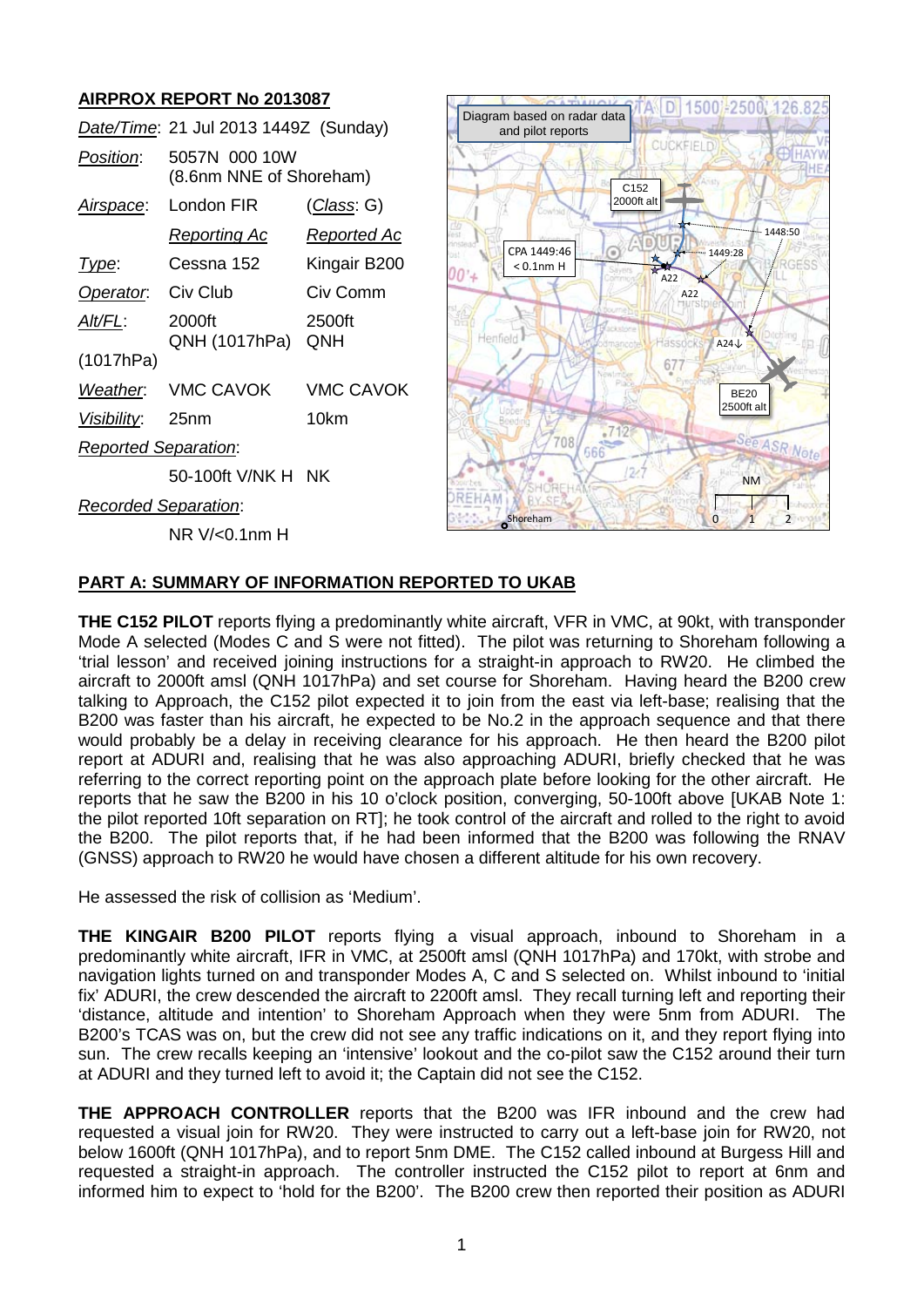at 2100ft; the controller queried the crew's intentions and he recalls that they reported joining visually along the RNAV (GNSS) approach. The pilot of the C152 reported the Airprox on the radio, estimating the vertical separation as '10ft'; the B200 crew acknowledged and stated that they were visual with the C152.

# **Factual Background**

The Shoreham weather at 1420 and 1450 was:

METAR EGKA 211420Z 14005KT CAVOK 24/17 1017 METAR EGKA 211450Z 12006KT CAVOK 25/17 1017

#### **Analysis and Investigation**

# **CAA ATSI**

CAA ATSI had access to Shoreham RTF area radar recording, together with the written reports from the Shoreham controller and the pilots of both aircraft. The C152 was operating on a local VFR flight, returning to Shoreham from the north and was in receipt of a Basic Service from Shoreham Approach. The B200 was inbound IFR to Shoreham and was in receipt of a Procedural Service from Shoreham Approach. Shoreham ATC were operating split Aerodrome and Approach control services without the aid of surveillance equipment.

On arrival the B200 would have been expected to complete the RNAV (GNSS) approach for RW20. An extract from the UK AIP page AD 2-EGKA-8-4 is reproduced in Figure 1 below.



Chart RNAV (GNSS) RWY 20 (ACFT CAT A,B – ICAO)

# **Factual History**

At 1441:31 the B200 contacted Shoreham Approach and the following RTF exchange occurred: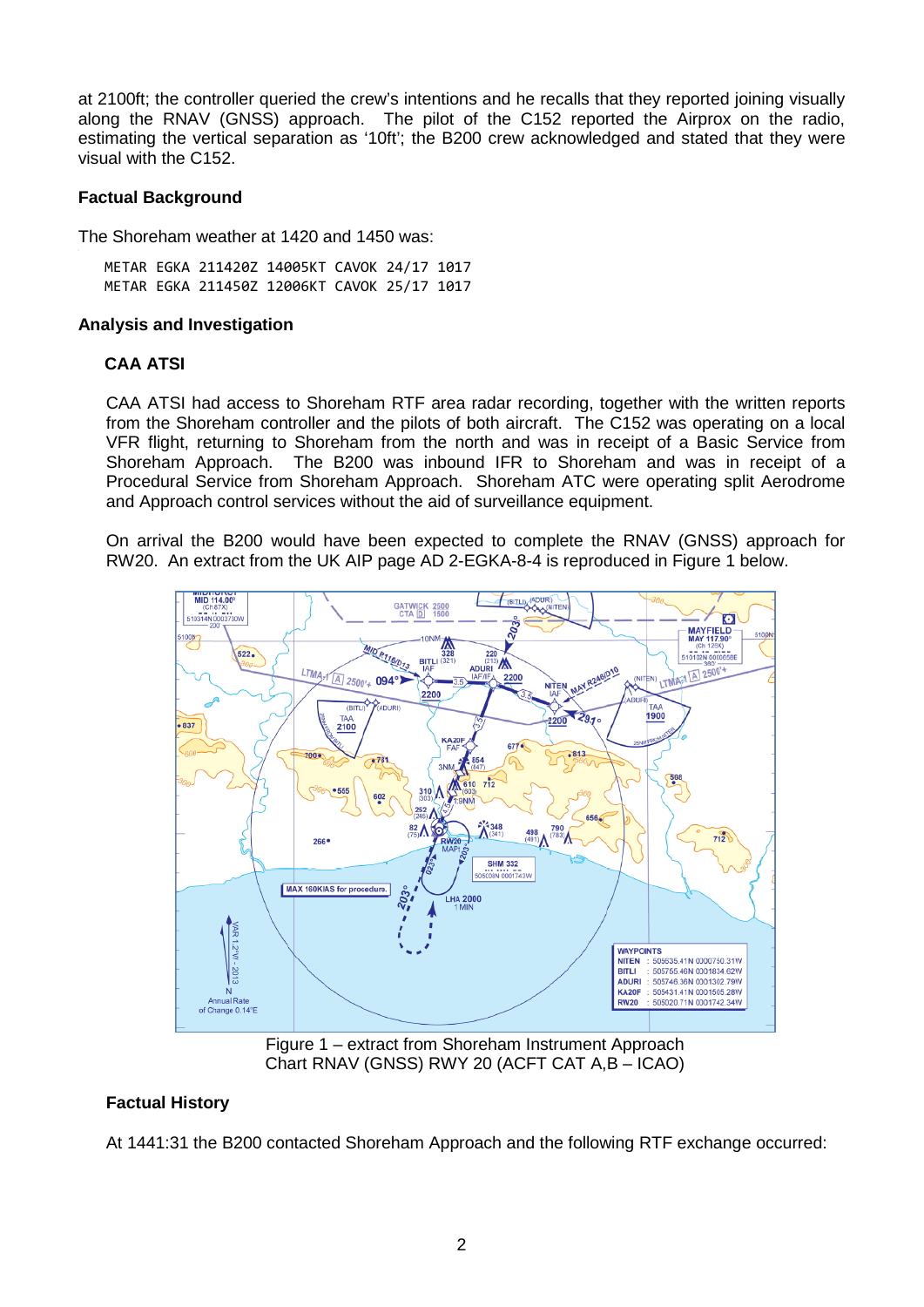B200: *"Shoreham Tower good afternoon (B200)c/s out of four thousand nine hundred feet descending to two thousand five hundred feet and er request vo- er erm visual approach runway zero two out of ????? information papa"* 

ATC: *"(B200)c/s thank you QNH one zero one seven say again your present level"*

B200: *"One zero one seven and altitude four thousand three hundred feet at the moment descending two thousand five hundred feet"*

ATC: *"(B200)c/s thank you cleared visual join runway two zero report on a five mile final runway two zero"*

B200: *"(B200)c/s say again the runway the active er on your ATIS is er zero two"*

ATC: *"Er no runway two zero"* [note - subsequently confirmed as 20 on ATIS]

B200: *"Runway two zero (B200)c/s"*

ATC: 1442:23 *"and (B200)c/s I see you're out to the east of the field join left base not below one thousand six hundred feet report five DME"* [observed on D/F]

B200: *"Er left and not below one thousand six hundred feet and to report er five DME for runway two zero (B200)c/s)"*

The controller then passed generic traffic information to another VFR aircraft regarding six aircraft to the east. It was noted that the B200, operating IFR on a procedural service, was not offered any traffic information.

At 1444:00 the B200 was 17nm south-east of Shoreham squawking 4146. The C152 was 11.3nm north-east of Shoreham, tracking north, squawking 3763 (Shoreham VFR conspicuity squawk), without Mode C level reporting.

At 1446:52 the B200 was 9.5nm east of Shoreham at 2500ft. The B200 pilot's written report indicated his intention was to make a visual approach, at 2500ft QNH1017, inbound to ADURI, descending to 2200ft.

When questioned, the controller indicated that, having instructed the B200 to join left base, he had an expectation that the B200 would join a visual left base inside 4nm.

The C152 contacted Shoreham approach at 1448:23, reporting at Burgess Hill, and requesting a straight in approach. The controller responded*, "[C152 c/s] erm make a straight in approach report at er six mile final initially expect to hold there".* The C152 pilot replied, *"Report six miles and I got papa one zero one seven [C152 c/s]".* 

[Note: Radar showed the B200 8.7nm north-east of Shoreham, at 2500ft, tracking towards ADURI. The C152 was 10.3nm north-north-east tracking towards ADURI.]

The controller, when questioned, believed that by holding the C152 six miles north, this would allow the B200 to position ahead of the C152 onto final, and did not consider that there would be a confliction. The controller agreed that, in hindsight, the passing of traffic information regarding the C152 holding could have alerted the B200 pilot to the potential conflict.

At 1449:00 the B200 was 4nm south-east of ADURI at 2300ft, with the C152 2nm north-east of ADURI. The distance between the two aircraft was 2.9nm as shown in Figure 2.

At 1449:02, the following RTF exchange occurred: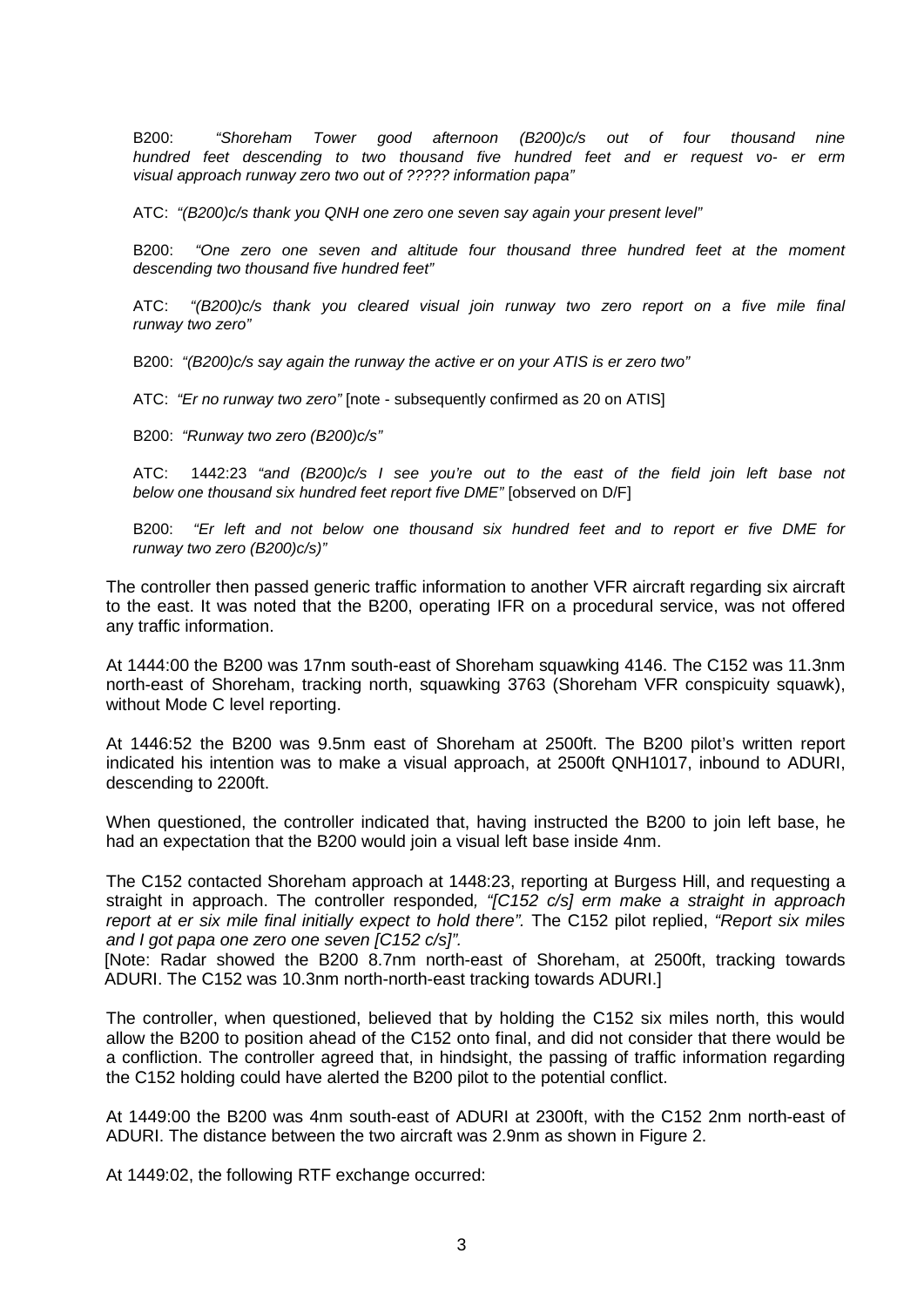B200: *"[B200 c/s] is turning at er ????? ADURI"*

ATC: *"[B200] confirm you're doing the instrument approach runway two zero"*

B200: *"Affirmative [B200 c/s]"*

ATC: *"[B200 c/s] in which then you're cleared R-NAV approach runway two zero report final approach fix"*

B200: *"Report final approach fix and for the runway two zero [B200 c/s]"*



Figure 2- Swanwick MRT at 1449:00

The controller subsequently indicated that when the B200 pilot had called turning at ADURI, he believed that the pilot was intending to make an instrument approach and, when questioned, this was affirmed by the B200 pilot.

At 1449:38 the controller requested, *"and [B200 c/s] report your level".* The B200 pilot replied, *"level two one zero [B200 c/s]".* [2100ft]

[Note - Radar showed the two aircraft converging at a range of 0.4nm with the B200 in a left turn as shown in Figure 3 below.]



Figure 3- Swanwick MRT at 1449:38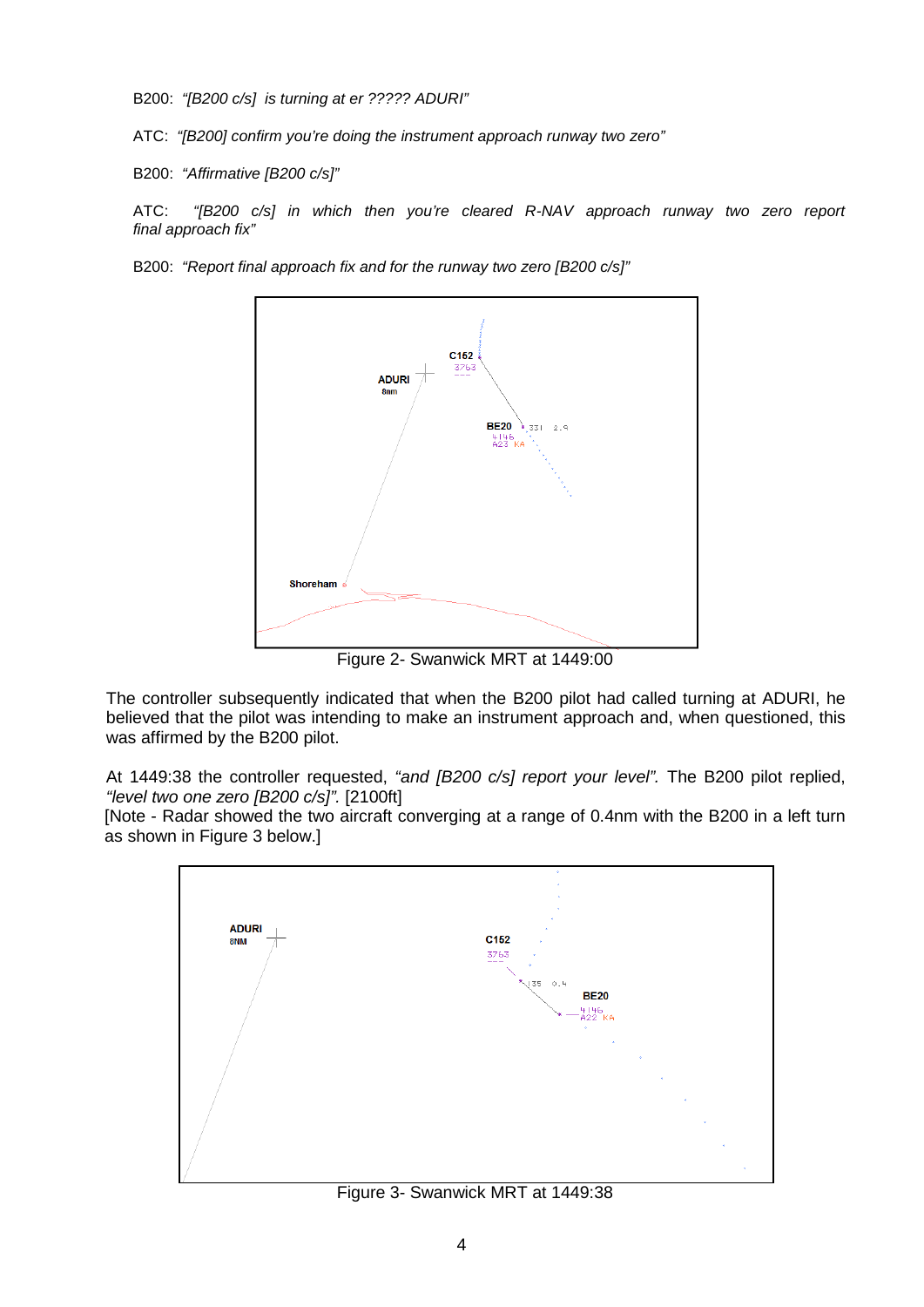[Note – During the next two radar updates the tracks of the two aircraft cross as shown in Figure 4 and Figure 5 below.]





Figure 4- Swanwick MRT at 1449:42 Figure 5 – Swanwick MRT at 1449:46

C152: *"Er Shoreham [C152 c/s] your King Air's just almost hit me"*

ATC: *"Yeah [C152 c/s] I wasn't sure where he was he was supposed to be joining left base visually erm do you wanna file an Airprox"*

C152: *"I will do"*

ATC: *"Okay"*

C152: *"It was about ten feet"*

ATC: *"and [B200 c/s] er unfortunately there is a pilot er you just passed quite close to he is intending to file an AIRPROX if you can give the Tower a call when you get on the ground please"*

B200: *"[B200 c/s] understand ????? in sight"*

The two aircraft continued inbound and landed without further incident.

At interview the controller recognised that the B200 pilot's intentions and perception was different to his. The controller, with the benefit of hindsight, believed that he could have given more specific instructions for the B200 to join left base, turning final at less than 4nm, with updated traffic information on the C152 once it became known traffic.

#### **ATSI Analysis**

There were two important points where the controller/pilot communication were such that there was a clear misunderstanding about the instructions passed and their intention.

The B200 pilot was initially cleared for a visual approach and instructed to report on five mile final. This was quickly changed to a left base join not below 1600ft, which is a standard join for aircraft joining the visual circuit. The controller's perception was that the B200 would now join the visual circuit inside 4nm.

Meanwhile the B200 pilot, who was a foreign pilot and probably unfamiliar with the airfield, was navigating towards ADURI intending to report on a 5nm visual final. The B200 pilot was not aware that the controller wanted him to join the visual circuit inside 4nm. The RTF exchange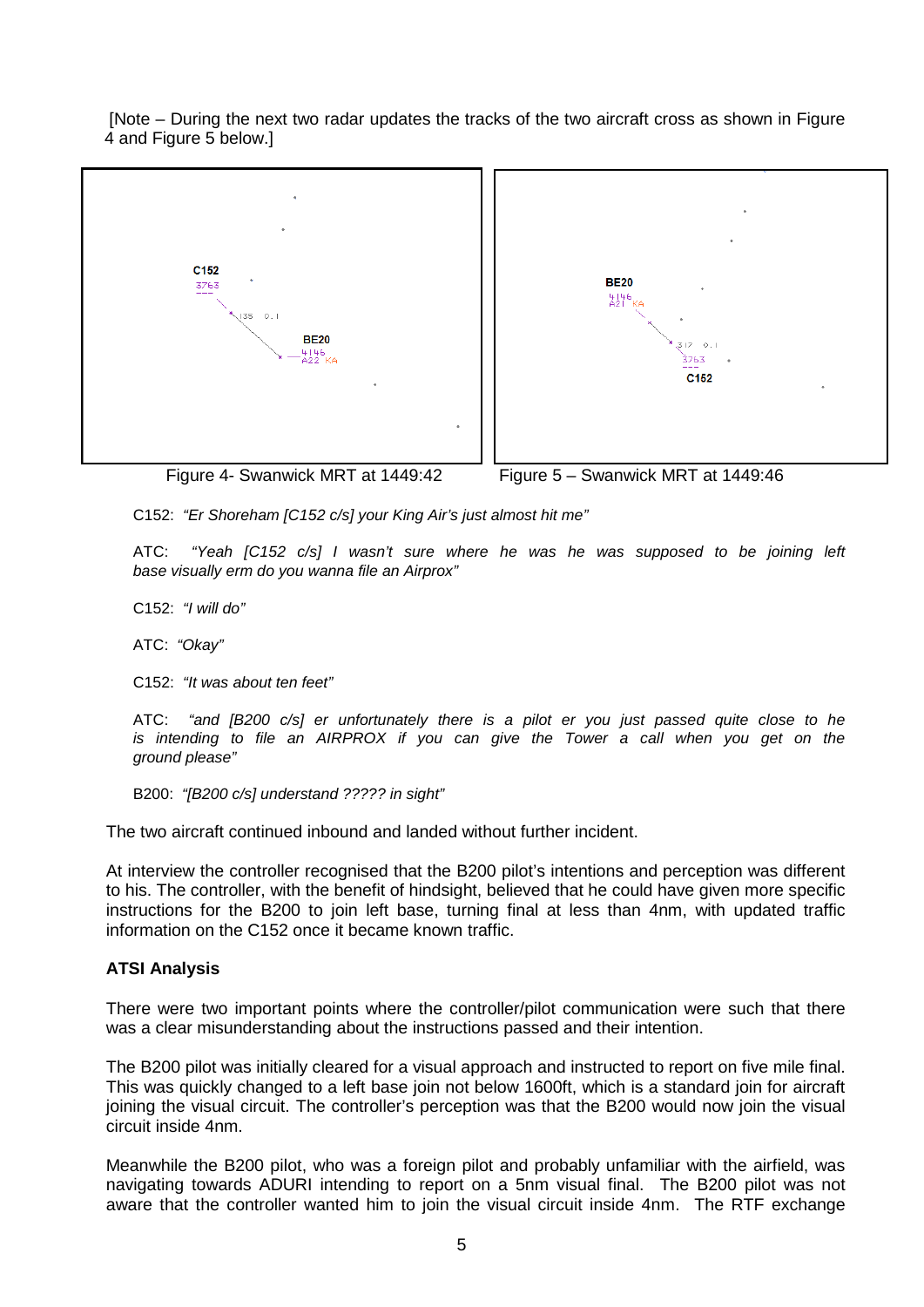allowed for a certain degree of ambiguity and did not sufficiently convey the controller's intention for the pilot to join a short left base:

*ATC: "(B200)c/s thank you cleared visual join runway two zero report on a five mile final runway two zero"…*

Then:

*ATC: "…join left base not below one thousand six hundred feet report five DME"* 

B200: *"..left and not below one thousand six hundred feet and to report er five DME for runway two zero"*

It probably suited the pilot to position towards ADURI (8nm final), to be tactically positioned for a 5 mile visual final (i.e. 5-DME) and the height-distance ratio imposed by the 1600ft restriction was also likely to result in a wide left base.

At this point the C152 had not called and was not a factor. When the C152 did call for a straight in approach, the controller believed that by holding it six miles north, it would be outside the visual circuit of the B200 and therefore was not in conflict.

A second point of confusion arose when the B200 reported turning at ADURI. The controller believed that the B200 pilot wanted an instrument approach, which the pilot affirmed. However the pilot had intended to continue visually using the navigation fix at ADURI. The controller was involved with clarifying the type of approach and had little time in which to pass traffic information on the C152, which was now in potential conflict. The B200 was in receipt of a Procedural Service and CAP774 UK Flight Information Services, Chapter 5, Paragraph 5, states:

'The controller shall provide traffic information, if it is considered that a confliction may exist, on aircraft being provided with a Basic Service and those where traffic information has been passed by another ATS unit; however, there is no requirement for deconfliction advice to be passed, and the pilot is wholly responsible for collision avoidance. The controller may, subject to workload, also provide traffic information on other aircraft participating in the Procedural Service, in order to improve the pilot's situational awareness.'

The provision of timely traffic information regarding the six VFR contacts to the east and then more specific information regarding the C152, which the controller planned to hold six miles north, would have given the B200 pilot a better awareness of the traffic situation. This together with more specific joining instructions to join a short pattern at less than 4nm final could have given the B200 pilot a better understanding of the controllers plan.

# **Comments**

**THE B200's FLIGHT OPERATIONS & QUALITY AND SAFETY MANAGEMENT SYSTEMS MANAGERS** comment that all their pilots have TCAS training and have been briefed on operating in 'VFR' conditions. They note that the TCAS was operational all of the time without any indications and concluded that the distance between the aircraft was acceptable.

#### **Summary**

The Airprox occurred at 1449:46, 8.6nm miles to the north-northeast of Shoreham Airport, within Class G uncontrolled airspace, between a C152 and a King Air B200. The B200 was making a visual approach, following the instrument approach track via ADURI at 2200ft. The C152 pilot was making a visual recovery in the area of ADURI at 2000ft and expected to be positioning behind the B200, which he believed was joining via left base to RW20. The Approach controller also believed that the B200 would route visually via left base, to remain within 5 DME. As the B200 pilot reported turning at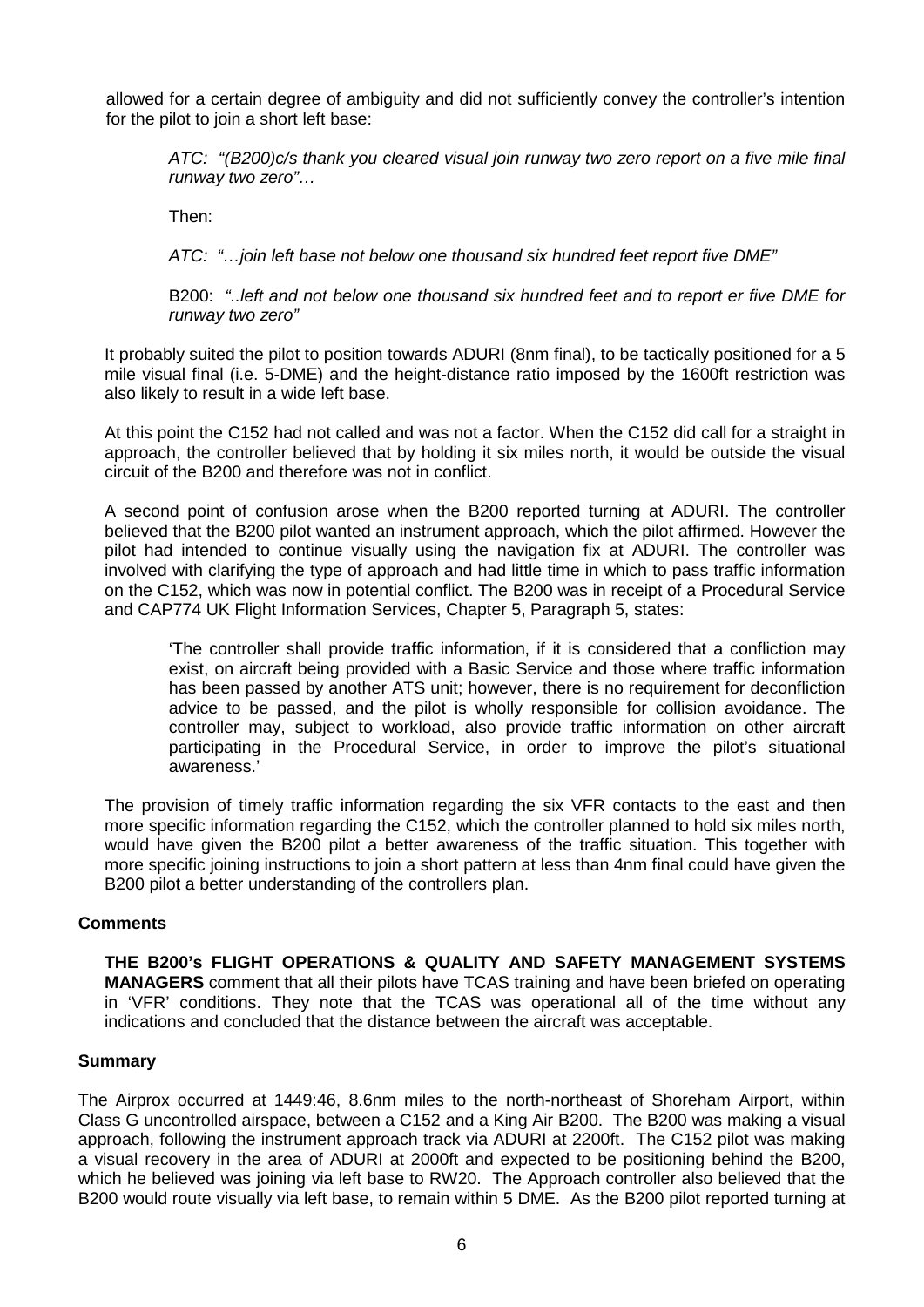ADURI, the C512 pilot saw it and took avoiding action. At around the same time, whilst the B200 crew were turning left, the co-pilot saw the C152.

# **PART B: SUMMARY OF THE BOARD'S DISCUSSIONS**

Information available included reports from the pilots of both ac, a transcript of the relevant RT frequency, radar photographs/video recordings, a report from the air traffic controller involved, and reports from the appropriate ATC and operating authorities.

The Board noted first that the B200 was being flown by a foreign crew who were unlikely to be familiar with Shoreham or local procedures, and consequently intended to route via ADURI for a long visual final using the RNAV (GNSS) procedure to assist them. Some members opined that the crew would have been better served if they had informed the Approach Controller of their specific intended routing from the outset, given that they may not have understood the nuance of the instruction they were given to join via Left-Base. Other Members noted that, although the controller had an expectation that the B200 would be joining via visual Left-Base inside 4nm, his joining instructions included an instruction to report at 5DME. The Board agreed that this was ambiguous in that the B200 had probably interpreted this as an instruction to report at 5DME on long finals rather than simply 5DME from the field. The ambiguity was compounded because the controller did not receive a clear readback.

Turning to ATC, the Board noted that Approach had not passed Traffic Information to either pilot and surmised that this was probably because he had expected to hold the C152 at 6nm final while the B200 joined inside 4nm; consequently he had not expected the aircraft to conflict. Nevertheless, the Board felt that a Traffic Information call to both pilots would still have been appropriate in these circumstances given that they were both joining visually from the same sector. When the B200 pilot reported at ADURI, the controller still did not perceive a confliction because the C152 pilot had not reported that he was specifically intending to route via that point. Nevertheless, the C152 pilot's call of 'Burgess Hill for a straight-in approach' implied that he would be routing at least close to ADURI, and the controller could have deduced this for himself. By the time that the controller understood that there was a confliction, there was very little time to pass Traffic Information.

Both aircraft were on the same frequency and the pilots should have been aware of each other's transmissions. The Board opined that, if the C152 pilot had mentioned that he intended to route via ADURI on his initial transmission then either the controller or the B200 crew may have realised sooner that there was a confliction. However, the Board agreed that, whilst he might have been better served if he had reported approaching ADURI, he was under no obligation to do so. Furthermore, the C152 pilot had been the first person to perceive the confliction when the B200 crew reported approaching ADURI, and had therefore demonstrated good overall situational awareness.

In determining the cause of the Airprox, considerable discussion ensued over the actions of ATC and the pilots before the Board finally concluded that, although both aircraft were in Class G airspace, the controller's ambiguous joining instruction to the B200 crew had contributed to them flying into confliction with the C152 (who had right of way). The Board discussed the degree of risk involved and agreed that this was a high-risk Airprox given that the C152 pilot's avoiding action had been made only after a very late sighting of the B200 such that, despite his best efforts, his turn would have had little or no effect on the separation distance achieved. The B200 co-pilot also saw the C152 very late, and took action, but the Board agreed that this was also too late to achieve much separation. Taking all of these factors into consideration, the Board concluded that separation had been reduced to the minimum and that none of the actions taken had improved matters; the Board therefore agreed that the degree of risk was Cat A.

The Board noted that, whilst the B200 was equipped with TCAS, the comments from the aircraft's operator suggested that the company, and therefore by implication the crew, may have false expectations as to the utility of TCAS in UK Class G airspace within which many aircraft may not be transponder equipped.